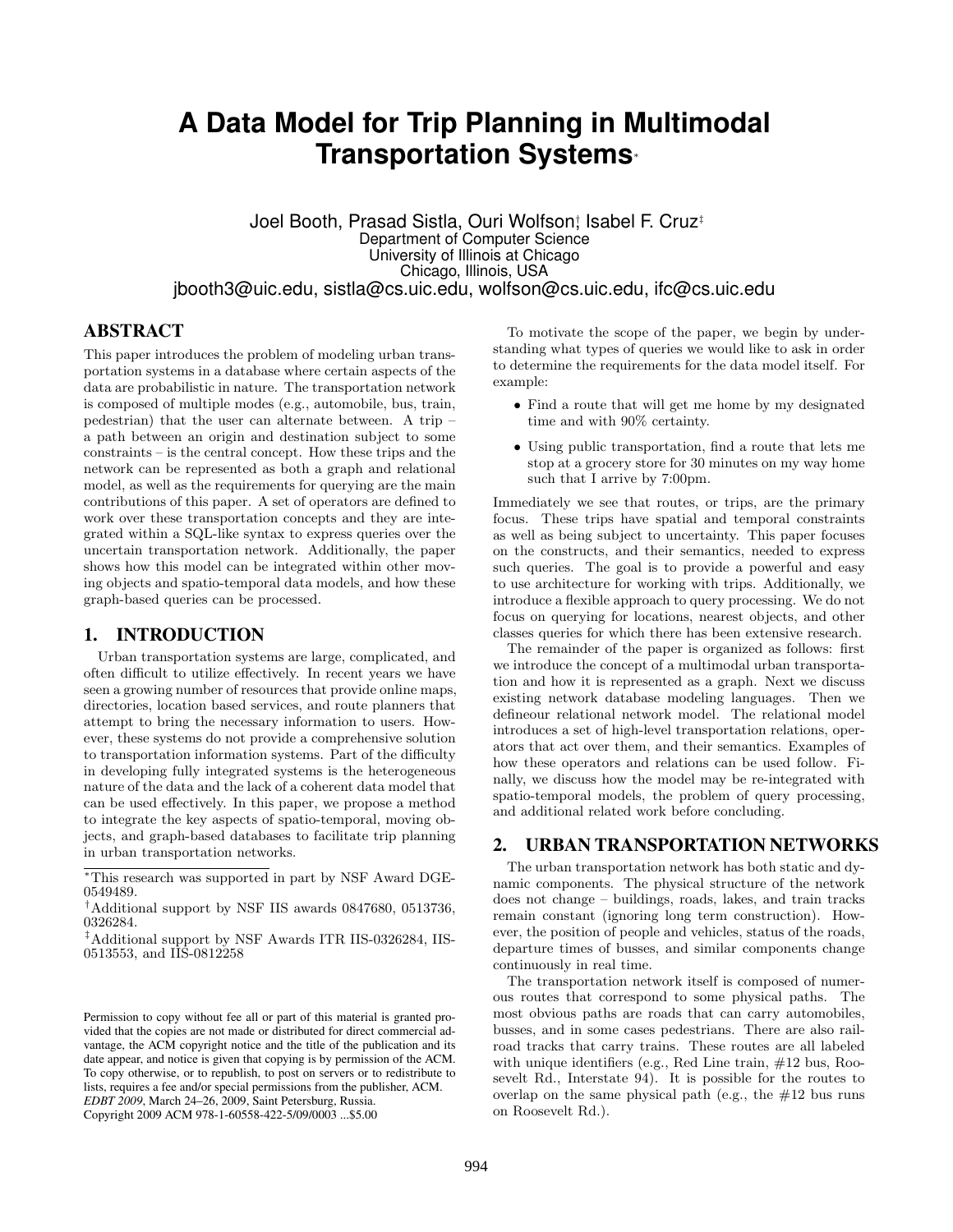A key factor in urban transportation is the presence of multiple modes of transportation. The modes considered in this paper are listed in Table 1. It is important to note that pedestrian is a specific mode of transportation. We do not consider air, water, or long range intercity travel at this time. These modes could likely be modeled in the same manner, but are beyond the scope of the current research.

| Mode          | Medium        | Availability |
|---------------|---------------|--------------|
| auto          | road network  | always       |
| pedestrian    | Croad network | always       |
|               | walkways      |              |
| bus           | bus routes    | scheduled    |
| urban rail    | rail network  | scheduled    |
| suburban rail | rail network  | scheduled    |

Table 1: Modes of transportation

We introduce the concept of a trip, which is a path from an origin to a destination through the network. In addition to these two defining characteristics there are four types of constraints that can be placed on a trip and are listed in Table 2. Facilities are resources such as banks, ATMs, and grocery stores that users may wish to include on a trip. While it is possible to include a specific gas station, often it is sufficient to include any one – hence we treat them as homogeneous classes. Treating the facilities as homogeneous classes does not preclude the user from including a specific place; visiting any pharmacy may be an option, but one can only retrieve one's clothing from a specific dry cleaners.

| Class    | <b>Types of Constraints</b>                    |
|----------|------------------------------------------------|
| Modal    | The modes that are allowed and disallowed      |
| Physical | Restrictions on the physical path the trip     |
|          | follows. E.g., avoid a specific neighborhood,  |
|          | do not include bridges, stay within a          |
|          | 5 block radius.                                |
| Facility | Constraints on the facilities that must be     |
|          | present on the route as well as the order they |
|          | occur in.                                      |
| Temporal | Starting and ending time of the trip. Time     |
|          | spent at facilities.                           |

Table 2: Types of constraints on trips

Route finding, in general, attempts to find a path between points such that it is optimal according to some criteria. Many systems will calculate the shortest path either by distance traveled or duration. Users may be interested in additional types of optimizations, such as the number of inter-modal (e.g., bus to train) transfers they must take. Potential optimization criteria include distance, duration, cost, number of transfers, and the amount of walking.

Trips are subject to some level of uncertainty due to the dynamic nature of transportation systems. We assume that we have knowledge of the current speeds on links in the network as well as the expected arrival and departure times for public transportation. Being a real-world system, this information is unreliable and likely partially accurate; therefore, we describe it probabilistically. This allows us to determine a quantitative measure of the uncertainty of the result generated by a query.

## 3. GRAPH MODEL

We begin by defining the graph model used for representing the transportation network for querying trips. For illustrative purposes, Figure 1 presents a small example graph that will be referred to throughout this section.

We define a transportation network to be a tuple  $U =$  $(M, F, L, G)$  where M is a set of modes, F is a set of facilities,  $L$  is a set of attributes, and  $G$  is a labeled, directed, multigraph. The set  $M=\{pedestrian, auto, bus, urban rail,$ suburban rail} corresponds to the modes of transportation available in the network. The set of facilities F represents the classes of facilities (e.g., grocery store, fast food restaurant) available on the transportation network. The set L denotes the attributes (e.g., length, name, mean speed) for the edges in the network.

| Mode          | <b>Attributes</b>                    |
|---------------|--------------------------------------|
| pedestrian    | name, geometry                       |
| auto          | name, mean speed $(\mu)$ , geometry, |
|               | speed variance $(\sigma)$            |
| urban rail,   | name, mean speed $(\mu)$ , run id,   |
| suburban rail | speed variance $(\sigma)$ ,          |
|               | departure time, geometry             |
| hus           | name, run id, path                   |
|               | departure time                       |

Table 3: Mode attributes

For each  $m \in M$  we define a set edge\_attributes $_m \subseteq L$ that describe attributes of the edges in the graph of that mode. Different modes have different attributes as enumerated in Table 3. Each edge has values for the attributes specified by the mode of the edge. Similarly, we define a set of attributes vertex\_attributes  $\subseteq L$  that describe the attributes of vertices. Vertices are not associated with a mode, therefore all vertices have the same attributes  $vertex\_attributes =$  ${name, geometry, facilities}.$  These attributes will be discussed in greater detail in the remainder of this section.

We define the graph as  $G = (V, E, \Psi)$  where V is the set of labeled vertices and  $E$  is a set of labeled edges. Each edge is defined as a 4-tuple  $(v_1, v_2, m, \phi_m)$  where  $v_1, v_2$  are the endpoints of the edge,  $m$  is the mode label of the edge, and  $\phi_m$  is a function that maps the attributes defined for the mode to values. For each vertex  $v$  and vertex attribute  $x, \Psi$  specifies the value of attribute x for vertex v. First we introduce the properties of vertices, and then in the following paragraphs we define the edges on a per-mode basis. Note that this defines a single unified graph. Edges of multiple modes may be incident on the same vertices, and in fact this is how the transfer between modes is modeled. This is illustrated in Figure 1.

All vertices have only three attributes (name, geometry, and *facilities*) as defined by vertex\_attributes. The name represents some real-world name of the vertex. For example, it may be the name of the intersection of streets, the name of the train station, etc. The name value may be null if there is no appropriate name available. The geometry of a vertex represents its real-world geometry (e.g., the x,y coordinate on a map<sup>1</sup>). Finally, *facilities* represents the set,  $f \subseteq F$ , of

<sup>1</sup>A simple x,y coordinate is unlikely to suffice for a true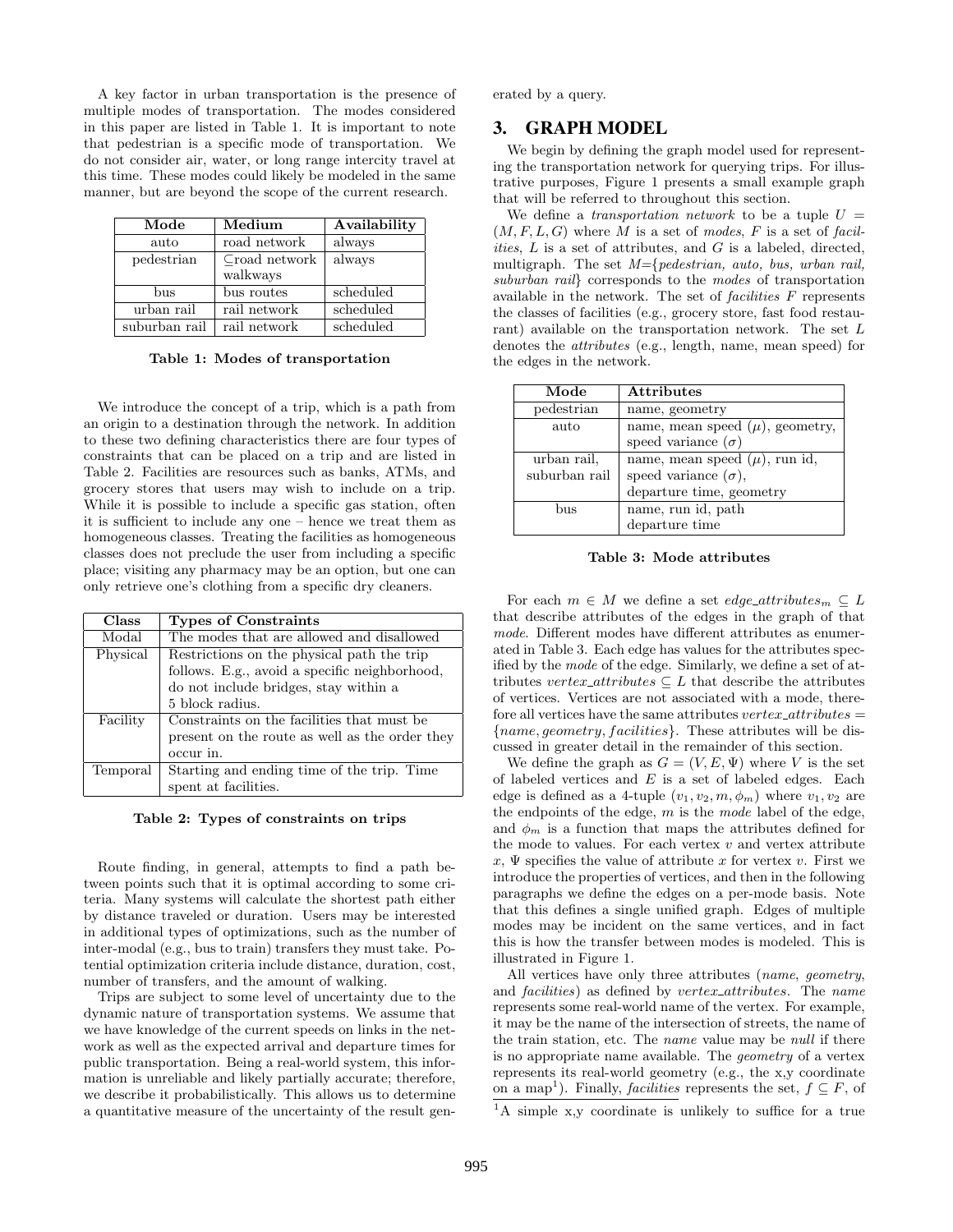

Figure 1: Example network

classes of facilities (e.g., grocery store, bank) present at the vertex. We assume that the facility is available at the given point in time if it is present in the set.

Now we introduce the edges in the network. We begin by describing the edges for the pedestrian mode. Intuitively these edges correspond to links, or segments, along which pedestrians may walk. They represent the segments between two intersections. In other words, the vertices of the pedestrian mode represent intersections. This includes many roads, additional pedestrian pathways (e.g., a path through a park) and importantly the segments of sidewalk between bus stops. The edges have a name that corresponds to the real world name of the segment (e.g., "Taylor St.", "Lakefront Walk"). Like for vertices we define a geometry that represents the real world segment (e.g., a piecewise linear function that represents a series of x,y coordinates where the endpoints correspond to the coordinates of the vertices). Finally, we assume there exist global parameters  $\mu_{pedestrian}$ and  $\sigma_{pedestrian}$  that represent the mean speed and its variance for the pedestrian mode.

For edges of auto mode the attributes are defined the same way as that for *pedestrian* edges. The edges themselves represent segments of the road system. These are generally the segments of roads between intersections or highway ramps. It also includes the segments between the last intersection and the endpoint of a road (e.g., dead-end, cul-de-sac). Vertices will exist where the intersections or endpoints occur. In other words, the coordinates of the endpoint vertices must correspond to the endpoints of the geometry. We assume that the speed associated with the edge is uncertain, but can be modeled with some standard, bounded<sup>2</sup> distribution with mean  $\mu$  and variance  $\sigma$ . We call  $\mu$  the expected speed, and if not specified otherwise, the speed associated with a link is assumed to be the expected speed.

For the rail modes, both urban and suburban, we have the same name, length, geometry,  $\mu$ , and  $\sigma$  attributes as discussed previously. The name would correspond to the train route (e.g., "Blue Line", "South Suburban District"). The edges correspond to the segments of rail between consecutive train stations. The train stations act as vertices. We also define a *run id* attribute that denotes a specific run (e.g., the fifth southbound "Green Line" train for the day). For each pair of vertices there will be as many edges as there are runs. The departure time describes the expected time at which the link will be entered. We define a derived attribute duration that is equal to the expected amount of time spent on the edge (i.e., the length of the edge divided by the expected speed). We define the arrival time of an edge to be the departure time plus the duration of the edge. For any pair of edges  $e_1, e_2$  with the same name and run id, and where the endpoint of  $e_1$  is the start-point of  $e_2$ , the *depar*ture time of  $e_2$  must be greater than or equal to the *arrival* time of  $e_1$ .

Finally, we discuss the edges of the bus mode. These edges have all of the attributes of the *rail modes*, except for the

representation of a vertex. The actual transportation system has objects (e.g., roads and bus stops) that have extended spatial regions. Because vertices are assumed to exist as connected points between modes, they must have a spatial extent. This is why we define a generic *geometry*.

<sup>2</sup>There are no infinitely long tails of minimal mass.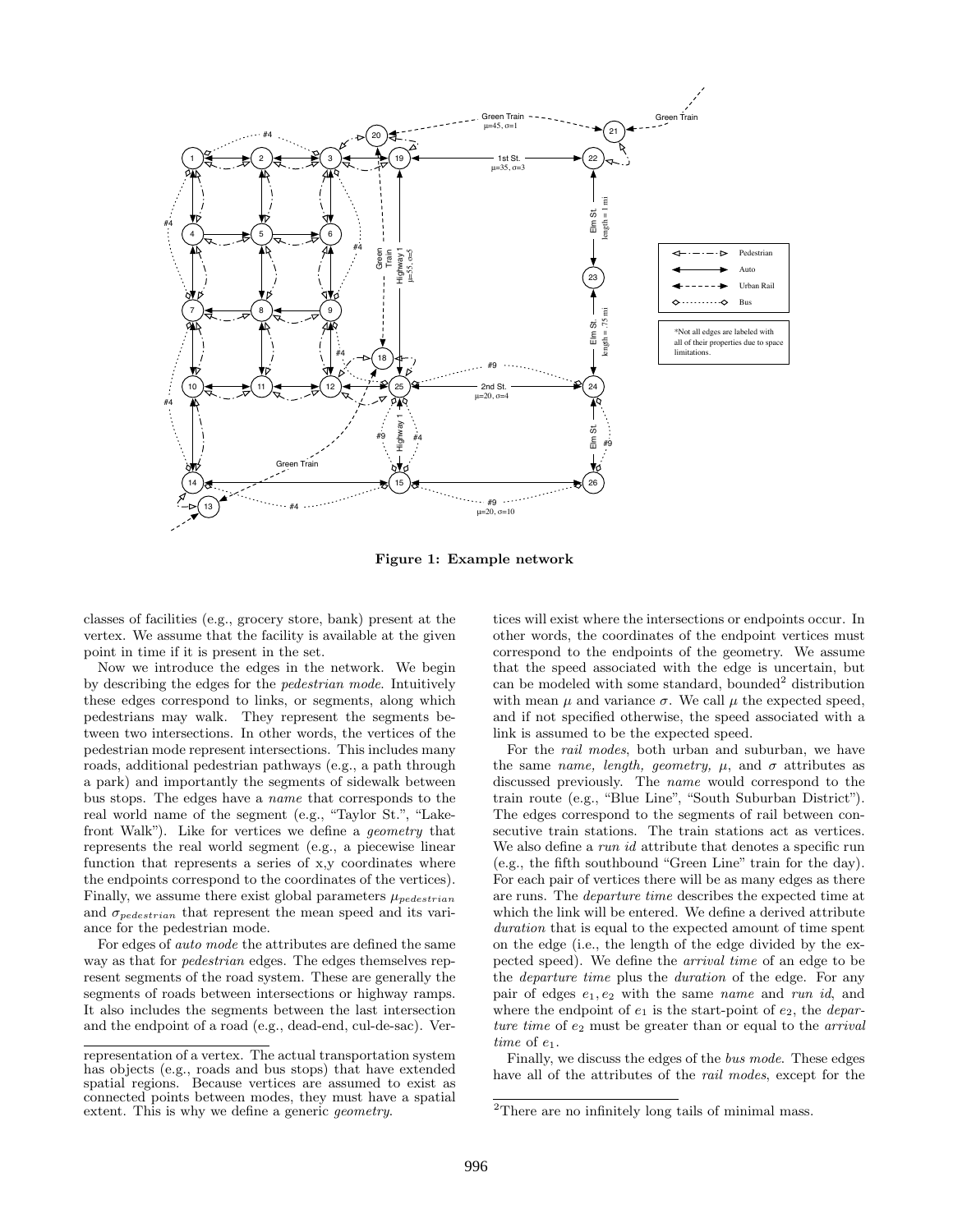geometry,  $\mu$ , and  $\sigma$ ; instead it has an additional path attribute. The path maps the bus edge to the sequence of auto edges that represent the sequence of road segments between the two consecutive bus stops. This is to model the fact that busses run on the same physical roads as cars, and that the bus stops may not have a one-to-one correspondence with road intersections. For example, imagine that a bus stops on one road, makes a turn, and then stops on a different road. This is a single *bus* edge, but it corresponds to multiple auto edges. The existence of the path attribute obviates the need for a geometry attribute, since the geometry is taken from the auto (or road) network. An additional restriction is that the (coordinates of the) vertices at the endpoints of the edge must reside on the first and last line segment of the path geometry. The bus stops are represented as vertices. To illustrate this point, in Figure 1 the #4 bus has edges that map to more than one auto edge in the network. The name attribute denotes the name of the bus (e.g., " $\#8$ ", "Loop"). Like for the *geometry*, the path attribute obviates the need for distinct speeds attributes as they can be derived from the corresponding auto edges.

Having provided technical definitions of edges and vertices, and before introducing concepts built on their aggregation, we reiterate a few important points. Vertices correspond to street intersections, bus stops, train stations, parking lots, the intersection of a footpath and a street, etc. Bus stops will exist either along an auto edge or at one of its endpoints. Train stations may exist along a bus or auto edge, or separated and only accessible via a connecting pedestrian edge. Any vertex that has incident edges of more than one mode signifies that a change between modes may occur at that vertex. There are no special transfer edges.

While we say that x,y coordinates or piece-wise linear functions can be used to define the geometries, in reality it may actually be more complex. For the purposes of this abstract model this is a reasonable approximation.

We define a *leg* to be a sequence of alternating vertices and edges starting and ending with a vertex where all of the edges have the same name, mode, and if available, run id. For each edge in the leg, its start vertex is same as the vertex preceding the edge in the leg; the end vertex of an edge is same as the vertex following the edge in the leg. We define the departure time of a leg to be the departure time of its first edge; similarly, we define its arrival time to be the arrival time of its last edge. A trip is a sequence of legs, where the beginning vertex of each succesive leg in the sequence is same as the end vertex of the preceding leg, such that the departure time of each subsequent leg is greater than or equal to the arrival time of the previous leg. We define the departure time and arrival time of a trip to be the departure time and arrival time of the first and last leg respectively.

We define a *transfer* to be a vertex shared by two different legs in the same trip. The transfer is intermodal if the modes of the incoming and outgoing *legs* are different, and intramodal if they are the same.

In addition to the duration of an edge, we can define a similarly derived attribute for any leg, trip, or even vertex. In the case of a vertex it represents the length of time spent at that vertex. This is of most interest when the vertex is a transfer.

Figure 2 illustrates a trip composed of four legs. It begins at vertex O and transfers from the urban rail to the pedestrian mode at vertex 13. At vertex 14 it transfers to the



Figure 2: Example trip

bus mode and travels to vertex 7. Once there, it transfers modes back to pedestrian and continues to the destination at vertex 9. Note that the rail and bus edges have been labeled with their specific *run id* in addition to their *name*. All of the transfers in this trip are intermodal. An example of an intramodal transfer would be moving from the #4 to the #9 bus at vertex 15 in Figure 1.

#### 4. EXISTING NETWORK LANGUAGES

Before defining the relational implementation of the graph model, we introduce a highly related work from which we draw a great deal of inspiration, as well as listing what we have determined to be the important limitations that our model addresses. Güting  $et$  al.'s Spatio-Temporal Query Language (STQL) provides an extremely rich data model and query language for modeling moving objects in both open areas [9, 10, 13] as well as road networks [14].

They define both datatypes and operators for spatial and temporal concepts. These types include point, line, and re $gion$  – all of which have corresponding moving conceptualizations. More specific graph point and graph line types are provided for circumstances where the objects are constrained to a network (e.g., roads). This network itself has an explicit representation built from a set of routes (roads) and junctions (intersections). Note that this representation is not graph based, although a graph could be generated from the model.

Table 4 illustrates how these types can be used to describe the objects in a transportation system. Each of these objects would likely have additional attributes that can be described with traditional relational types (e.g., int, real, string, boolean).

| Object            | Type                           |
|-------------------|--------------------------------|
|                   |                                |
| person            | moving point                   |
| house             | point                          |
| $_{\rm park}$     | region                         |
| rain storm        | moving region                  |
| river             | line                           |
| car               | moving graph point             |
| construction zone | $\overline{moving}$ graph line |

Table 4: STQL types used for transportation

In order to exploit the powerful type system, a set of spatial and temporal operators are defined to operate over them. Spatial predicates such as touches, overlaps, inside, and crosses allow the user to determine how spatial objects are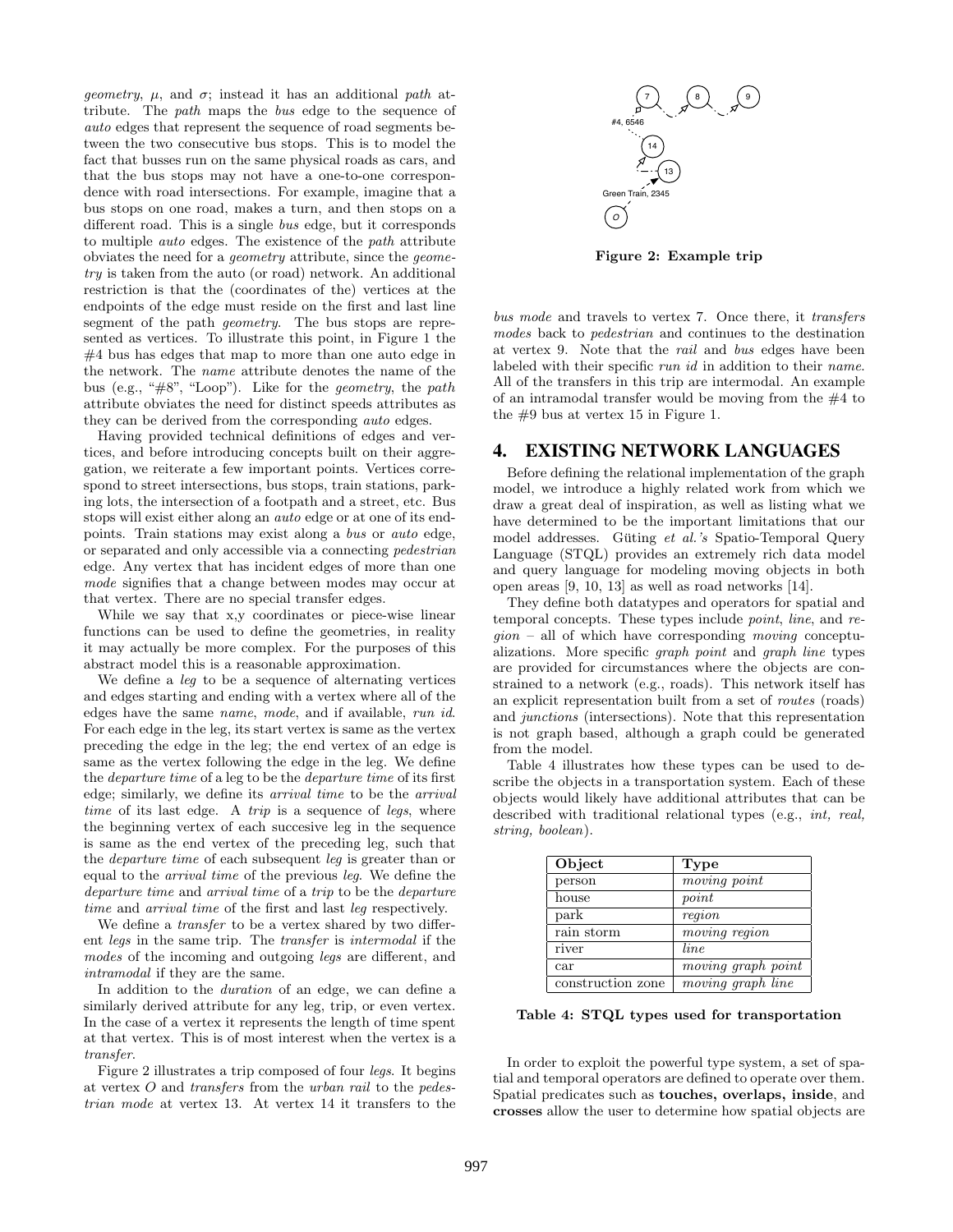related. Operators such as duration allow the user to query how long a moving object moves while at allows them to retrieve a value for a specific time. For a complete list of such operators we refer the readers to the primary literature [9]; only the general intuition of the operators is necessary to understand our work.

While STQL enables rich description of some transportation systems, it is still not sufficient for our applications. Most importantly, we find that:

- The STQL network model is restricted to only the road network. Multi-modality is a requirement in most urban planning scenarios, and for our purposes must be included in the model at the ground level.
- There are no explicit types for trip-related concepts. A shortest path is represented as a moving point or line. There are no explicit transfers, legs, or their concatenation. In order to properly model transportation systems all kinds of transportation concepts need to be modeled. For example, we must be able to express the path from point  $a$  to  $b$  involving the minimum number of transfers.
- The trip and shortest\_path operations in STQL are limited to finding a shortest (distance) path between two points with no further restrictions. Ideally, the computation of paths should allow for intermediate stops as well as constraints based on mode choice, spatial, and temporal properties. The criteria chosen for optimization may mean that these are not all simple shortest paths problems.
- There is no explicit concept of a *facility* (e.g., grocery store, florist) in the STQL model. This must be present in order to allow the full range of trip-based queries we are interested in. Facilities must be compatible with the trip generation aspects of the language.
- Uncertainty is not addressed by the model. This is an important drawback because when dealing with transportation systems there is always some level of uncertainty inherent in the knowledge of the system state.

In Section 5 we show how we can use these types and predicates in conjunction with our work on querying trips, and in Section 8 we discuss how our trip model can be integrated back into the STQL type system.

# 5. THE RELATIONAL NETWORK MODEL

In this section we define the relations and operators needed to implement our graph model. The work focuses on querying trips subject to various constraints – including that of uncertainty.

# 5.1 Notation

In the remainder of the paper we use a specific notation for relations and operators. A relation is defined as:

#### name(attribute1:type, attribute2:type, ...)

where name is the name of the relation, attribute1 and attribute2 are attributes of the relation and type is a data type. These relations may not always be in first normal form. We refer to the value of an attribute for a relation or variable as r.attribute where r is the relation or variable, and attribute is an attribute of that relation. Relations and relation variables are written in fixed width font.

When not included in a relation definition or query example, all data types (e.g., int, real, string, point, line) are written in *italic font*. The entire text for relation definitions and example queries is written in a fixed width font.

We define an operator to be a function, denoted as follows:

```
operator(par1type, par2type, ...) \rightarrow result
```
where the name is written in bold face font. If a parameter is optional it is listed inside square braces (e.g., [mode]). If a parameter can be of more than one type, the list of allowed types is written as: par1type|par2type|... All of the operators defined in this paper take a single tuple of the relation type defined by the parameter as input. If the output of the operator is a single tuple of a relation it will be written in lower case fixed width font while if it returns one or more tuple of a relation it will be written in upper case. If it returns a type value, it will be written in italic font.

## 5.2 A Relational Network

The transportation network graph can be described by relations representing vertices and edges. All of the vertices are modeled the same, but the edges are mode-dependent. We provide the relation for pedestrian edges here. The edges for the remaining modes can be defined similarly using the attributes listed in Section 3.

```
vertex(name:string, geometry:point,
 facilities:[set of string])
```

```
pedestrian_edge(name:string, geometry:line,
  origin:vertex, destination:vertex)
```
This representation has been used extensively for graphbased databases. Spatial types can be used to model the geometries while the temporal types can be used to model the departure times.

# 5.3 Querying for Trips

Our query structure builds on the standard "select, from, where" structure of SQL. We retain the same base syntax and structure but extend it in two important ways.

First, to query trips we introduce an operator

```
ALL\_TRIPS(vertex, vertex) \rightarrow TRIP
```
that accepts two vertices (the first being the origin, and the second the destination) as input and returns a relation of type trip that is defined as:

```
trip(id:int, origin:vertex, destination:vertex
 path:[sequence: l1:leg, ..., lk:leg])
```
In other words, this operator returns a nonmaterialized relation of all possible trips between the origin and destination vertices. It acts on the network graph as defined by the vertex and edge relations. We postpone the discussion of processing this operator until Section 9.

In addition to this operator and relation we introduce three new clauses that allow further specification of the parameters of the trip: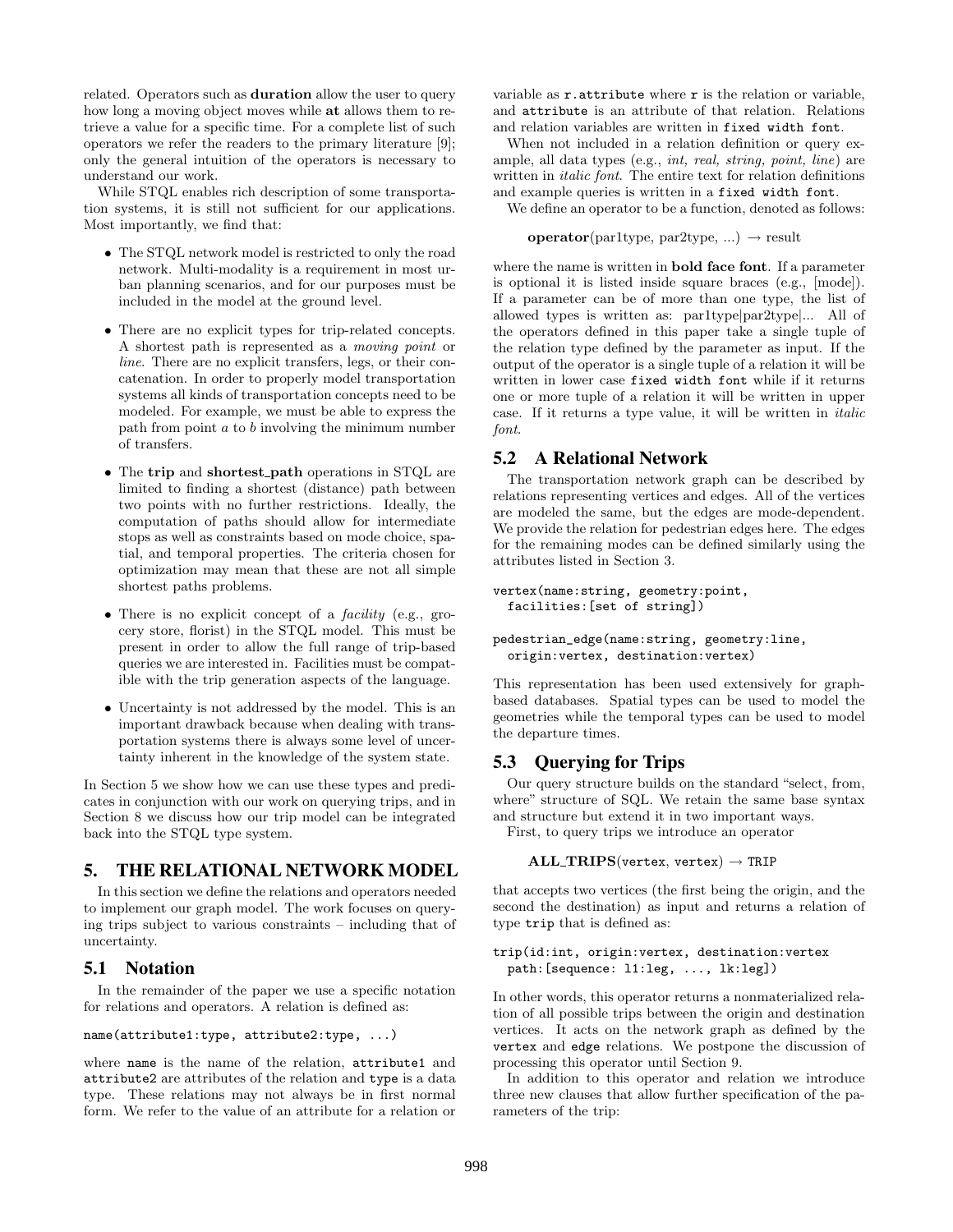- WITH [ORDERED] STOP\_VERTICES A set of vertices (that may be ordered) to be included in the trip.
- WITH MODES A list of the modes to be allowed in the trip.
- OPTIMIZE A criteria by which the trip is optimized (e.g., distance, time, reliability), which is specified with the MINIMIZE or MAXIMIZE keyword.

WITH CERTAINTY A specified minimal probability that the trip can be executed as specified.

With these new clauses we have defined a generic query structure:

```
<SELECT *>
<FROM ALL_TRIPS(origin, destination)>
<WITH STOP_VERTICES>
<WITH MODES>
<WITH CERTAINTY>
<WHERE>
<OPTIMIZE>
```
The query structure allows for the full description of trips in an urban transportation system in a relational-like syntax. To better understand this structure, we present the following straightforward example:

```
SELECT *
FROM ALL_TRIPS(work, home) AS t
WITH MODES pedestrian, bus
WITH CERTAINTY .8
WHERE FINISHES(t) <= 5:00pm
MINIMIZE LENGTH(t)
```
This query finds paths from a vertex work to a vertex home where only the pedestrian and bus modes are allowed. The WHERE clause specifies that the trip must finish by 5:00 pm and all of the constraints must be met with probability greater than or equal to .8. After these constraints have been met, the shortest path (by length) is selected.

The clauses are discussed in greater detail in Section 5.4 while the finishes operator, and others, are introduced in Section 5.5. Note that some of the not yet introduced operators will be used in the section on clauses. We provide detailed technical query semantics in Section 6.

# 5.4 Clauses

#### *5.4.1 With Stop Vertices*

The optional WITH STOP\_VERTICES clause allows the specification of variables that range over vertices that are to be included in the trip. Inclusion of the ORDERED keyword indicates that the variables must be included in the order that they are listed. If the ORDERED flag is not present, the variables may be included in any order. Not specifying an order may dramatically increase the computational complexity of processing the query. If the clause is not included the trip will be calculated between the specified origin and destination only. An example of a query using the clause is as follows:

```
STET *
FROM ALL_TRIPS(home, work) AS t
```
WITH STOP\_VERTICES v1 WITH MODES pedestrian, auto WHERE "movie theater" IN v1.facilities MINIMIZE LENGTH(t)

In this query, a vertex possessing a movie theater in its set of facilities must be visited during the trip. We may specify a trip with two ordered stop vertices where both have a minimal duration as follows:

#### SELECT \*

```
FROM ALL_TRIPS(home, the_movie_theater) AS t
WITH ORDERED STOP_VERTICES v1, v2
WITH MODES pedestrian, bus, urban rail
WHERE "atm" IN v1.facilities
  AND DURATION(v1) > 5min
  AND "pizza place" IN v2.facilities
  AND DURATION(v2) = 60min
MINIMIZE DURATION(t)
```
#### *5.4.2 With Modes*

The WITH MODES clause simply specifies the list of allowed modes for the trip. Many users may only be interested in some subset of the modes available (e.g., only public transportation, only a personal automobile). If the clause is not used it is assumed that all modes in the network are allowed.

#### *5.4.3 With Certainty*

The WITH CERTAINTY clause specifies the minimal probability with which the where clause must be met. For example, in the following query we require that the total duration of the trip must be less than or equal to 35 minutes with a probability greater than or equal to .9:

SELECT \* FROM ALL\_TRIPS(work, home) AS t WITH MODES pedestrian, urban\_rail WITH CERTAINTY .9 WHERE DURATION(t) <= 35min MINIMIZE LENGTH(t)

Only the temporal aspects of the trip are subject to uncertainty. Spatial constraints are guaranteed to be satisfied (i.e., probability of 1.0).

#### *5.4.4 Optimize*

The OPTIMIZE clause allows the specification of the criteria by which the trip should be optimized (e.g., shortest length, least duration, fewest transfers). We allow the use of MINIMIZE and MAXIMIZE keywords.

The optimization is applied such that any conditions in the WHERE and WITH CERTAINTY clauses are met. That is, only trips that meet the criteria of the where clause with the required level of certainty are considered. Given the following partially defined query:

#### SELECT \*

FROM ALL\_TRIPS(origin, destination) AS t

#### OPTIMIZE

...

The OPTIMIZE clause would be MINIMIZE DURATION(t) to find the trip with the shortest duration. Generally, the optimization will always be a minimization, but there may be situations for which some maximization is appropriate.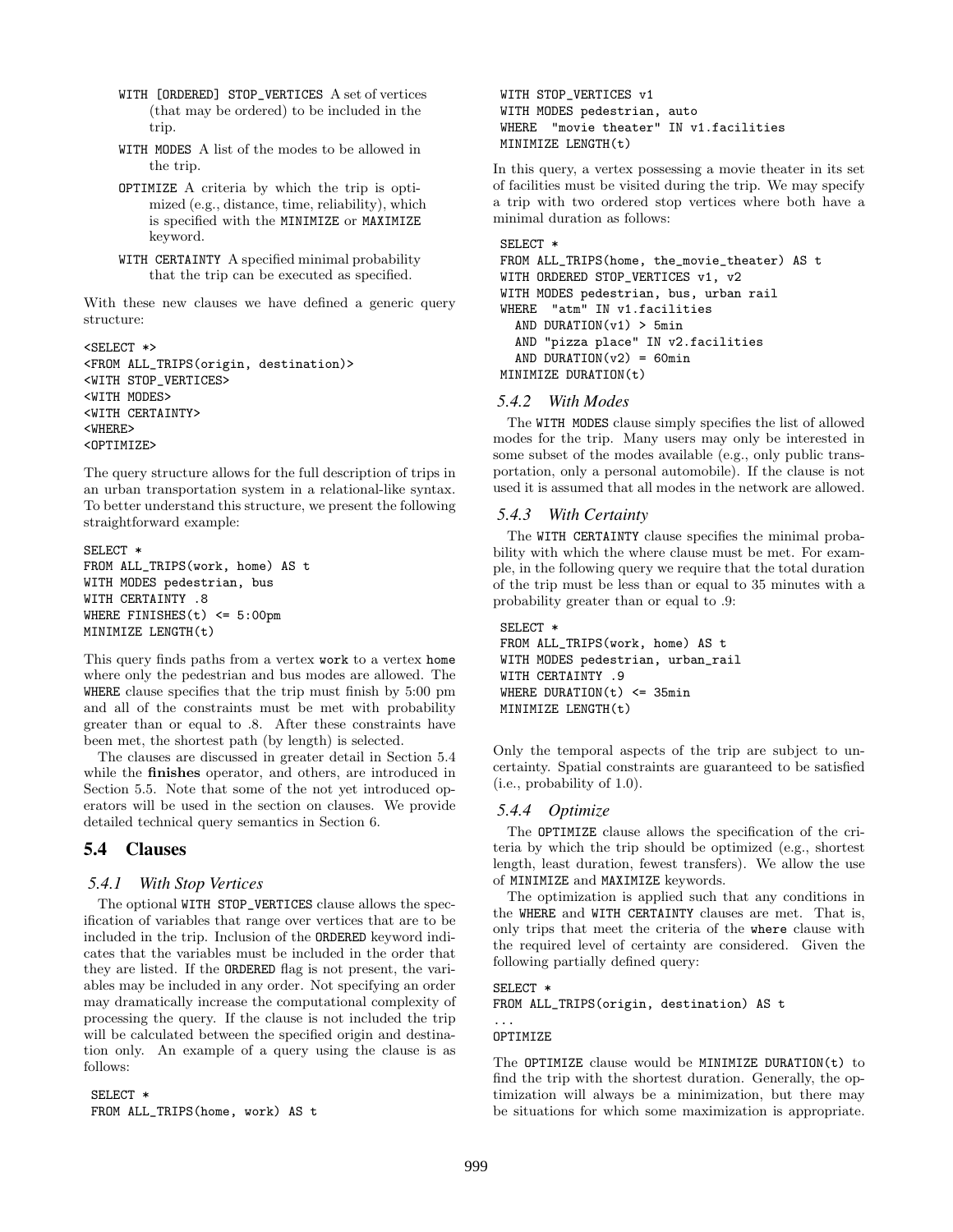When optimized by a temporal operator the expected value will be optimized. Only one optimality criteria may be chosen for each query. This restriction is made because allowing more than one optimization criteria on path computation is NP-hard [11].

# 5.5 Operators

In addition to **ALL\_TRIPS**, we define four sets of operators that can be used in conjunction with the transportation relations: structural, temporal, spatial, and cost operators.

#### *5.5.1 Structural*

The first set of operators are used to manipulate the structural components of the relations. A trip is composed of components that can be accessed using the following operators:

```
intermodal\_transfers(trip) \rightarrow TRANSFERintramodal_transform(frip) \rightarrow TRANSFERall\_transfers(true) \rightarrow TRANSFER\text{legs}(\text{trip}) \rightarrow \text{LEG}edges(trip|leg) \rightarrow EDGEvertices(trip|leg|edge) \rightarrow VERTEX
```
We define separate operators for intermodal (e.g., bus to rail), intramodal (bus to bus), and all transfers as the distinction may be important in certain circumstances. We define two transportation relations, leg and transfer, as follows:

```
leg(id:int, route:string, mode:string,
 origin:vertex, destination:vertex, run:int,
 path:[sequence: e1:edge, v1:vertex, ...,
 ek:edge, vk:vertex])
```

```
transfer(id:int, initial_mode:string,
 final_mode:string, location:vertex)
```
Each of these relations captures the information necessary to represent their corresponding concept in the graph model. Trips, legs, and edges can also be concatenated into a new trip using the concatenate operator, defined as:

```
concatenate(trip|leg|edge,
trip|leg|edge) \rightarrow trip
```
Finally, we introduce a set of operators that access the count of various transportation sub-relations within transportation relations:

```
num intermodal transfers(trip) \rightarrow intnum intramodal transfers(trip) \rightarrow intnum\_all\_transfers(trip) \rightarrow intnum\_legs(trip) \rightarrow \textit{int}num\_edges(true | leg) \rightarrow intnum_vertices(trip|leg) \rightarrow int
```
Specific operators for this task have been included because they correspond to common criteria by which a trip may be optimized. This avoids an unnecessary nested query that uses the COUNT operator and provides for less ambiguous semantics.

#### *5.5.2 Temporal*

The second set of operators are to access the temporal properties of the relations. The operators return the expected value of the uncertain variable.

 $arrival(trip) \rightarrow instant$  $\text{departure}(\text{trip}) \rightarrow instant$  $begin{aligned} \textbf{begins}(\texttt{trip}) \rightarrow instant \end{aligned}$  $\textbf{finishes}(\textbf{trip}) \rightarrow instant$ duration(trip,  $\text{[mode]}$ )  $\rightarrow$  real

Arrival and departure return the time at which a vertex, or transfer on a given trip is reached and left respectively. Begins and finishes return the time at which a component of the given trip beings and ends respectively. The duration operator returns the length of time spent on a component. The duration operator takes an optional mode parameter that restricts the calculation of the duration to only the portion spent on the given mode. For example, to calculate the duration of the trip spent on a bus.

#### *5.5.3 Spatial*

In addition to the temporal aspects of the transportation relations, we may also access their spatial attributes and corresponding geometries:

origin(trip|leg|edge)  $\rightarrow$  point  $\text{destination}(\text{trip}|\text{leg}|\text{edge}) \rightarrow \text{point}$  $geometry(trip|leg|edge) \rightarrow line$  $\mathbf{geometry}(\mathbf{transfer}|\mathbf{vertex}) \rightarrow point$  $length(\text{trip}|\text{leg}|\text{edge}, \text{[mode]}) \rightarrow real$ 

Similar to the duration operator, the length operator takes an optional mode operator that restricts the calculation of the length to only the portion spent on a given mode.

#### *5.5.4 Cost*

The final category of operators deals with the measures of fiscal or monetary cost of a trip. At this time we define only a single operator

```
cost(trip|leg, [context]) \rightarrow real
```
that takes either a trip or leg as input and returns a real representing the cost (e.g., \$3.50). We include an optional, undefined type for the context of the trip or leg. This may represent the time of day, any special discounts applied, use of a monthly pass, etc. that would influence the cost. This is important because cost, unlike length, is not a monotonic function of the edges in the path. We do not address this issue of context at this time, rather we simply introduce the syntactic component necessary to utilize cost information. Once again, we postpone the discussion of processing until Section 9.4.

#### 6. SEMANTICS

The semantics of a query is defined as follows. First, from the non-materialized relation returned by the ALL TRIPS operator, select the tuples that correspond to trips from origin to destination using only the specified modes to obtain a set  $\mathcal F$ . Let  $X$  be the set of variables specified in the  $STOP$ -VERTICES clause. For each such trip t, define a binding  $\rho$  for STOP\_VERTICES to be a function that maps X to the set of stop vertices on the trip  $t$ . We say that such a binding  $\rho$  is proper if either the STOP\_VERTICES clause is unordered, or it is ordered and the following condition holds: for every pair of distinct variables  $x, y \in X$  such that x appears before  $y$  in the  $\texttt{STOP\_VERTICES}$  list, it is the case that the vertex  $\rho(x)$  is identical to, or appears before, the vertex  $\rho(y)$  in t. From the set  $\mathcal F$ , we select those trips t such that there exists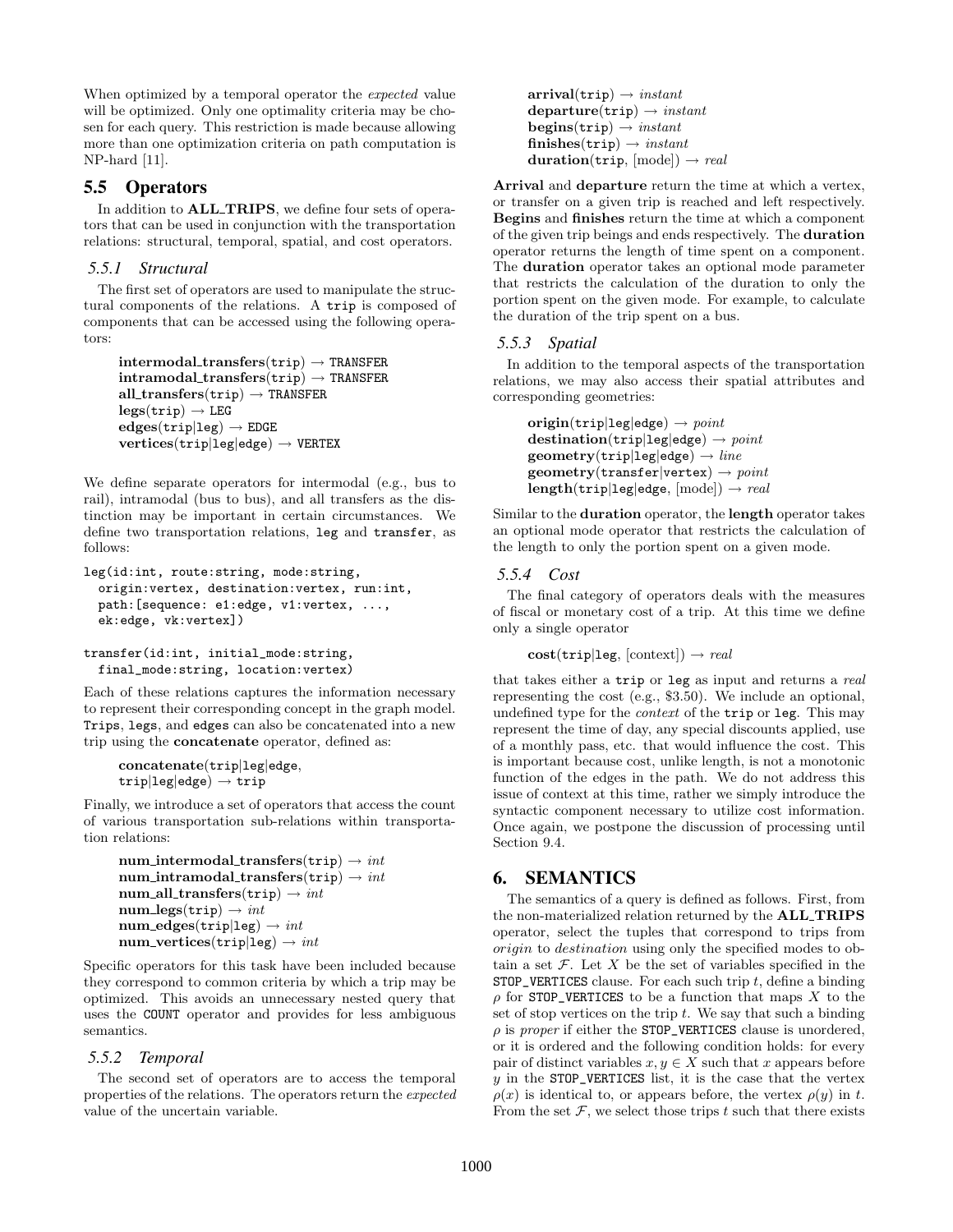a proper binding  $\rho$  and the WHERE condition of the query is satisfied by the pair  $(t, \rho)$  with probability greater than or equal to the value specified by the WITH UNCERTAINTY clause. From the resulting trips, we further select those for which the value specified by the OPTIMIZE clause is optimal where expected values are used for the temporal operators.

Now, we define the probability of satisfaction of the where condition with respect to a pair  $(t, \rho)$  where t is a trip in  $\mathcal F$ and  $\rho$  is a proper binding for the variables in X with respect to t. Let  $\phi$  be the WHERE condition of query. Now we formally define the probability of satisfaction of  $\phi$  with respect to the pair  $(t, \rho)$ . First observe that  $\phi$  is a boolean combination of atomic conditions. We say that an atomic condition is temporal if it involves a temporal operator specified in Subsection 5.5.2. The satisfaction of a non-temporal condition by the pair  $(t, \rho)$  has no uncertainty in it. Thus, for each non-temporal atomic condition, we determine whether it is satisfied or not by the pair  $(t, \rho)$ . We replace every occurrence of such an atomic condition in  $\phi$ , respectively, by TRUE or by FALSE depending on whether the atomic condition is satisfied by  $(t, \rho)$  or not. After such replacement, we simplify the resulting formula. Let  $\phi'$  be the resulting formula. If  $\phi'$  is equivalent to TRUE then the probability of satisfaction of  $\phi$  with respect to  $(t, \rho)$  is defined to be 1. If  $\phi'$  is equivalent to  $FALSE$  then the probability is defined to be 0. If neither of the above conditions is satisfied, we define the probability of satisfaction of  $\phi$  with respect to  $(t, \rho)$  as follows.

First observe that every atomic condition in  $\phi'$  is temporal. The trip t is given by a sequence of legs. The binding  $\rho$ maps some of the variables in  $X$  to transfer points in  $t$  and some to intermediate vertices on some leg. Note that the transfer point is the end point of a leg and the start point of the subsequent leg. If a variable in  $X$  is mapped to an intermediate point on a leg in  $t$  then we split that leg at that point into two legs. By doing this, we get a trip  $t'$  so that all points in X are mapped to transfer points in  $t'$  by  $\rho$ . We define the probability of satisfaction of  $\phi$  by the pair  $(t, \rho)$ to be the probability of satisfaction of  $\phi'$  by  $(t', \rho)$  that we define as follows.

Let the trip  $t'$  be the sequence of legs of the trip:  $(L_1, L_2,$  $..., L_n$ ). For each  $i = 1, ..., n$ , let  $u_i$  be the end point of the leg  $L_i$ . Note that  $u_1, ..., u_{n-1}$  are the transfer points and  $u_n$  is the terminal point. For each  $i, 1 \leq i \leq n$ , let  $Y_i, Z_i$  be the departure time and duration time of leg  $L_i$  respectively. Observe that all these variables are random variables. Let  $\vec{Y}$  and  $\vec{Z}$  denote the vectors of random variables  $(Y_1, ..., Y_n)$  and  $(Z_1, ..., Z_n)$  respectively. Now let  $f_{\vec{Y}, \vec{Z}}(y_1, ..., y_n, z_1, ..., z_n)$  represent the joint density function of the random variables in  $\vec{Y}, \vec{Z}$  where  $y_i, z_i$  are variables denoting the values of the random variables  $Y_i, Z_i$  respectively. We also let  $\vec{y}, \vec{z}$  represent the sequences of variables  $y_1, ..., y_n$  and  $z_1, ..., z_n$ , respectively. Let g be the product  $f_{\vec{Y}, \vec{Z}}(\vec{y}, \vec{z}) \cdot dy_1 \cdot dy_2 \cdot ... \cdot dy_n \cdot dz_1 \cdot ... \cdot dz_n$ . Note that g denotes the probability that  $Y_i$  lies in the interval  $[y_i, y_i + dy_i]$  and  $Z_i$  lies in the interval  $[z_i, z_i + dz_i]$  for  $i = 1, ..., n$ .

Observe that the arrival time of the trip at transfer point  $u_i$  and duration at  $u_i$  are random variables given by the expressions  $Y_i + Z_i$  and  $Y_{i+1} - Y_i - Z_i$  respectively. Now we transform the condition  $\phi'$  into an equivalent formula by replacing temporal operators by linear combinations of variables in  $\vec{y}$  and in  $\vec{z}$  as follows. If variable  $x \in X$  is mapped to the transfer point  $u_i$  then we replace the term

 $arrival(t, x)$  by  $y_i + z_i$ , the term  $departure(t, x)$  by  $y_{i+1}$ , and the term  $duration(t, x)$  by  $y_{i+1} - y_i - z_i$ . We also replace begins(t) by  $y_1$  and finishes(t) by  $y_n + z_n$ . Similarly other terms in  $\phi'$  are replaced by the variables in  $\vec{y}$  and  $\vec{z}$ . Let  $\phi''$  be the resulting formula. Intuitively,  $\phi''$  specifies the possible combination of values of the random variables in  $\widetilde{Y}$  and  $\widetilde{Z}$  that satisfy the condition  $\phi'$ . To the formula  $\phi''$ we need to add additional conditions requiring that each transfer in the trip is feasible. Consider the transfer point  $u_i$ . In order for the transfer at  $u_i$  to be successful there should be a sufficent gap between the arrival time of leg  $L_i$  and the departure time of  $L_{i+1}$ . We assume that this required gap is given by a positive constant  $d_i$  which is associated with the transfer point  $u_i$ . Now, the condition for successful transfer at  $u_i$  is given by the atomic condition  $y_{i+1}-y_i \geq d_i$ . Now, for each  $i = 1, ..., n - 1$ , we add the above condition as a conjunct to  $\phi''$ . Let  $\psi$  be the resulting formula. Now consider the 2n-dimensional space  $\mathbb{R}^{2n}$  represented by the 2n variables  $\vec{y}, \vec{z}$  where  $\mathbb R$  is the set of real numbers. Let S be the region of points in  $\mathbb{R}^{2n}$  that satisfy the condition  $\psi$ . We define the probability of satisfaction of  $\phi$  by the pair  $(t, \rho)$  to be the value of the definite integral of q over the region S.

**Example:** Let t' be a trip having two legs  $L_1, L_2$ . Let  $\phi'$ be the formula  $begins(trip) \geq 8 \wedge finishes(trip) \leq 10$  which requires the trip to start after 8 and finish before 10; all units of time are in hours. Now we have four random variables  $Y_1, Y_2, Z_1, Z_2$  and a joint density function  $f_{\vec{Y}, \vec{Z}}(y_1, y_2, z_1, z_2)$ . Using the above construction, we get  $\phi''$  to be  $y_1 \geq 8 \wedge y_2 +$  $z_2 \leq 10$ . Let  $d_1$  be 0.1. The transfer condition at the single transfer point is given by  $y_2 - y_1 - z_1 \geq 0.1$ . The formula  $\psi$ is the conjunction of  $\phi''$  and the above transfer condition.

## 7. EXAMPLE QUERIES

In addition to our graph relations, for these examples we will define an additional relation using a spatial type:

```
neighborhood(area:region, name:string,
  population:int)
```
We also use the distance and intersects operators from spatio-temporal modeling. We assume there are two vertices, home and work, in the following examples. While any arbitrary vertices can be used, these are chosen for their clear meaning.

1. Find a trip home from work, using public transportation, that minimizes the number of intermodal transfers made.

SELECT \* FROM ALL\_TRIPS(work, home) AS t WITH MODES pedestrian, bus, urban\_rail MINIMIZE NUM\_INTERMODAL\_TRANSFERS(t)

2. Find the fastest way to work from home that passes a pharmacy within 2 Km of the office, leaving at 8:00. The trip may use a personal automobile in addition to walking.

SELECT \* FROM ALL\_TRIPS(home, work) AS t WITH STOP\_VERTICES v1 WITH MODES pedestrian, auto WHERE BEGINS $(t) = 8:00$  AM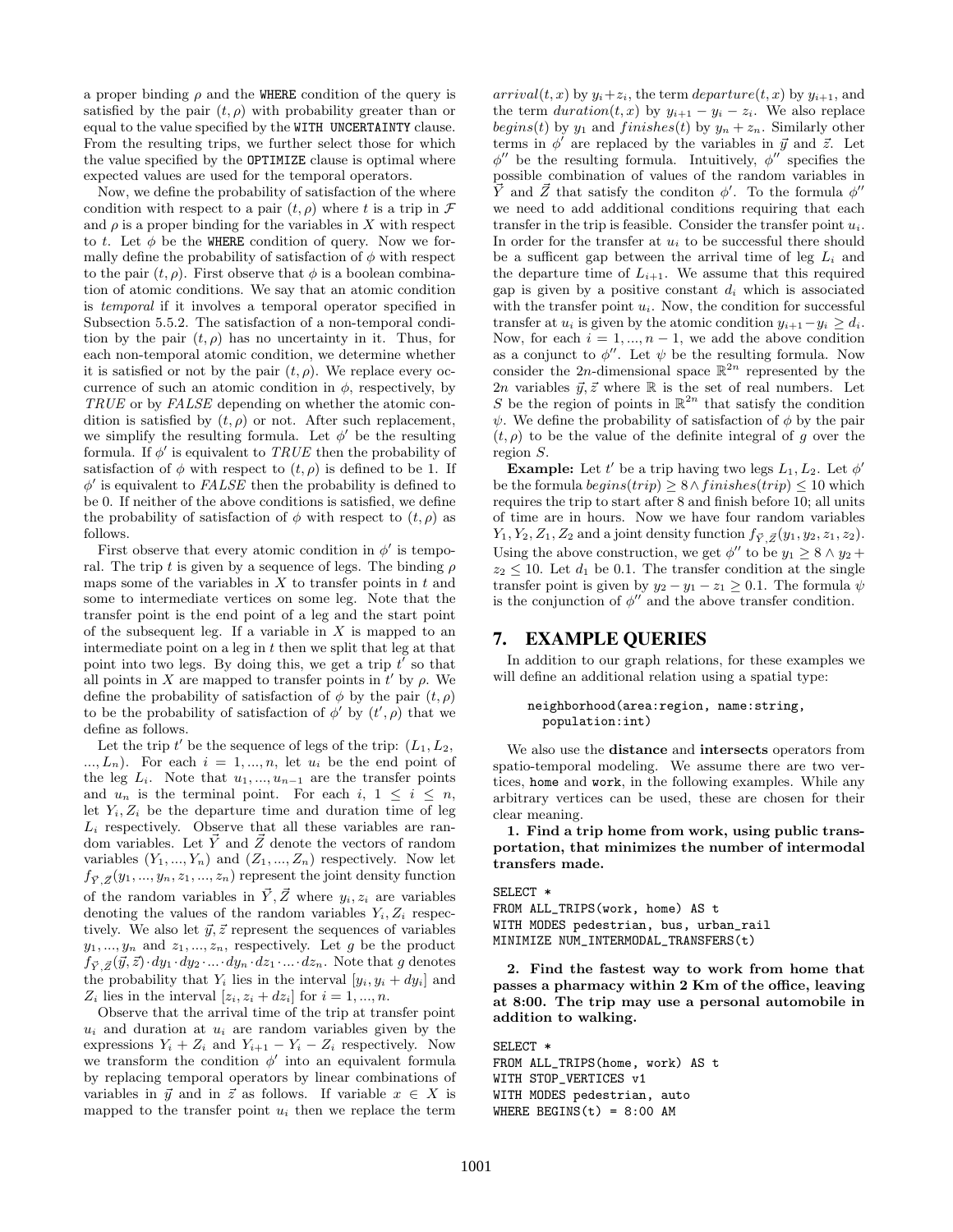```
AND "pharmacy" IN v1.facilities
 AND DISTANCE(GEOMETRY(v1), GEOMETRY(work)) < 2 Km
MINIMIZE DURATION(t)
```
3. With a certainty greater than or equal to .75, find the least expensive trip home from work that uses public transportation and visits a pharmacy and then a florist (spending at least 10 minutes at each)

```
SELECT *
FROM ALL_TRIPS(work, home) AS t
WITH ORDERED STOP_VERTICES v1, v2
WITH MODES pedestrian, bus, urban_rail
WITH CERTAINTY .75
WHERE "pharmacy" IN v1.facilities
 AND "florist" IN v2.facilities
 AND DURATION(v1) > 10min
 AND DURATION(v2) > 10min
MINIMIZE COST(t)
```
4. Find a trip home from work using public transportation that minimizes my walking and does not go through Lincoln Park, stops at a pizza place and spends 45 minutes there.

```
SELECT *
FROM ALL_TRIPS(work, home) AS t, neighborhood AS e
WITH STOP_VERTICES v1
WITH MODES pedestrian, bus, urban_rail
WHERE NOT INTERSECTS(GEOMETRY(t), e.area)
 AND e.name = "Lincoln Park"
 AND "pizza" IN v1.facilities
 AND DURATION(v1) = 45 min
MINIMIZE LENGTH(t, pedestrian)
```
5. Find the fastest automobile-based trip home from work that stops at a preselected vertex with the name "UIC".

```
SELECT *
FROM ALL_TRIPS(work, home) AS t
WITH STOP_VERTICES v1
WITH MODES auto
WHERE v1.name = "UIC"
MINIMIZE DURATION(t)
```
6. Find a trip home from work that arrives by 7:00 PM with certainty greater than or equal to .8, and spends the least time possible on busses.

```
SELECT *FROM ALL_TRIPS(work, home) AS t
WITH MODES pedestrian, bus, urban_rail
WITH CERTAINTY .8
WHERE FINISHES(t) <= 7:00 PM
MINIMIZE DURATION(t, bus)
```
7. Find a trip home from work that leaves by 5:00 PM and arrives by 7:00 PM with certainty greater than or equal to .8. It must spend the maximum amount of time possible at a pizza place along the way.

SELECT \* FROM ALL\_TRIPS(work, home) AS t WITH STOP\_VERTICES v1

```
WITH MODES suburban rail, pedestrian
WITH CERTAINTY .8
WHERE BEGINS(t) >= 6:00 PM
  AND FINISHES(t) <= 8:00 PM
  AND "pizza" IN v1.facilities
MAXIMIZE DURATION(v1)
```
# 8. TRIPS AND OTHER MODELS

Our proposed model should not be considered entirely in a vacuum. We have presented a novel approach to modeling and generating multimodal trips for a transportation network, but it would also be interesting to see how these concepts could be exported to other models. Given our previous discussion of STQL (Section 4) the first step would be to see how it and our model could be related.

Despite different underling models, both data models are based on a network representation. If STQL were extended with even rudimentary support for multiple modes (e.g., labels on edges), we could export our trip relations to appropriate STQL data types. For example,

```
2\text{trajectory}(\text{trip}|\text{leg}|\text{edge}) \rightarrow graph line
2mgpoint(trip|leg|edge) \rightarrow moving graph point
2\text{gpoint}(vertex|transfer) \rightarrow graph \; point
```
would allow for at least a minimal translation of our concepts.

Implementing probabilistic link speeds, explicit timetables, runs, stops, transit routes, and other concepts would be more difficult and are far beyond the scope of this paper. At the same time, it would be interesting to explore additional syntactic constructs needed given the probabilistic aspect. Perhaps some integration with other moving objects systems (see Section 10.3) would yield interesting results.

## 9. QUERY PROCESSING

Given the expressiveness of our model, the query processing becomes an important and non-trivial consideration. Rather than develop a single, specific algorithm for query processing we view the solution as a framework.

We first discuss the processing of the **ALL\_TRIPS** operator and returned relation. Depending on the specific combination of the number, and type, of visits, the optimization criteria, the modes allowed, etc., certain algorithms may be more efficient than others in calculating a path. Secondly, we discuss how it is possible to process the probabilistic information in order to implement the uncertainty operators. Finally, we briefly discuss a number of general processing steps that can be applied to most queries and the problem of determining the cost of a trip.

#### 9.1 Trip Algorithms

A wide range of path algorithms supporting route queries have been developed in computer science, transportation science, and operations research. Some of these account transportation-specific constraints such modal transfers, schedules, and cost computation. All of these algorithms utilize a graph model. The cases each of these algorithms handle can be expressed in a canonical form in our query language. Once such a canonical form is recognized, we will invoke the appropriate algorithm. This produces a framework for incorporating algorithms that will be developed in the future.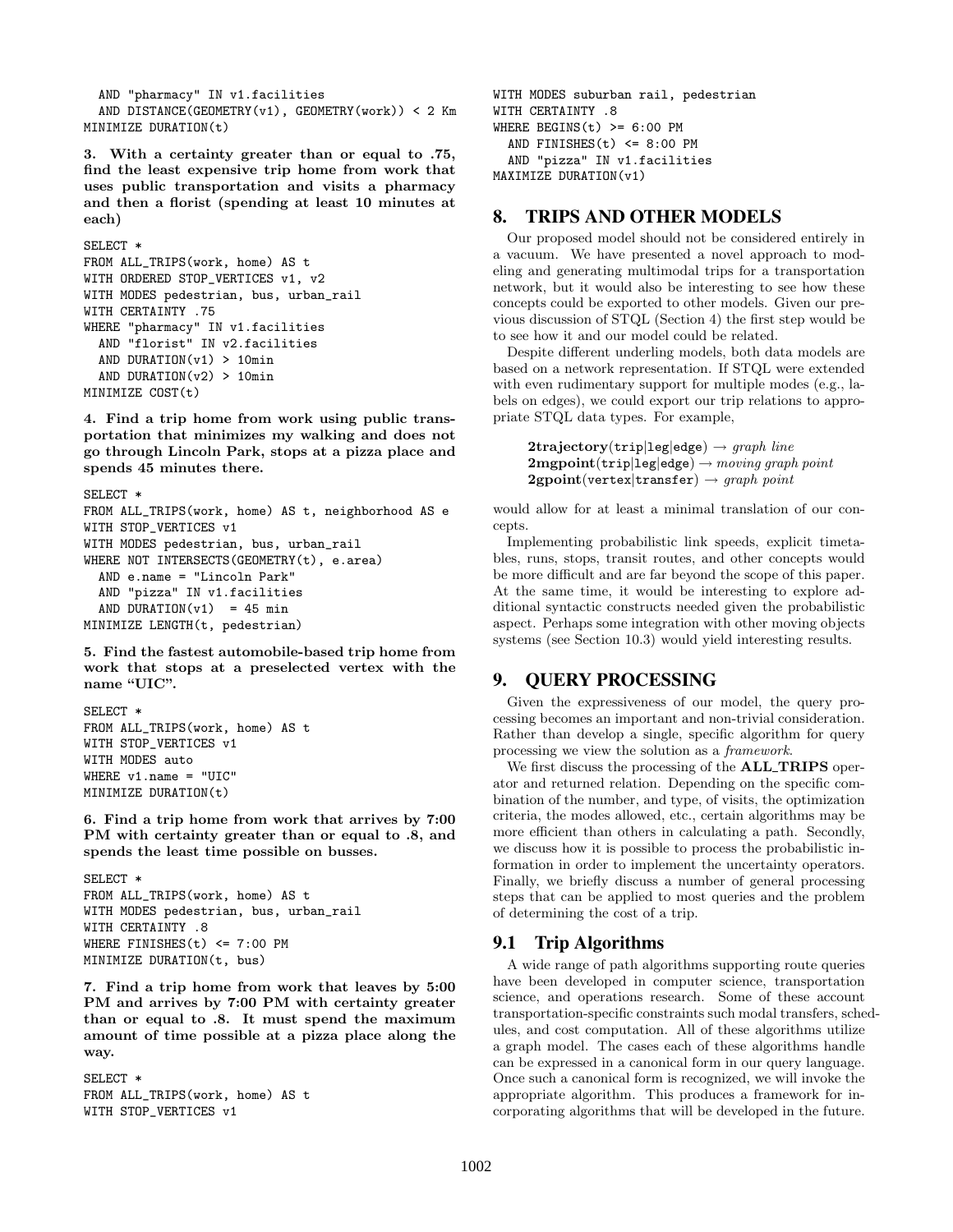We propose identifying the canonical forms for specific algorithms by the constraints specified in different clauses. Remember that our generic query structure is:

```
<SELECT *>
<FROM ALL_TRIPS(origin, destination)>
<WITH STOP_VERTICES>
<WITH MODES>
<WITH CERTAINTY>
<WHERE>
<OPTIMIZE>
```
In the following subsections we show how this structure can be used by enumerating three classes of queries and a corresponding algorithm that can be used to process them. These three classes of queries are not sufficient to cover all potentially expressible queries at this time; rather, they are used to demonstrate how the framework operates. The algorithms listed are not necessarily the only algorithm that work for the specified class.

#### *9.1.1 Simple Shortest Path*

With the following constraints, we can define a class of queries that are expressible as a simple shortest path problem:

WITH STOP\_VERTICES must be empty WITH MODES may have any values OPTIMIZE is the minimization of the sum of some numeric edge attribute (e.g., length, duration)

An example of a query meeting these constraints would be

```
SELECT *
FROM ALL_TRIPS(home, work) AS t
WITH MODES pedestrian, bus, urban_rail
MINIMIZE DURATION(t)
```
The constraints are such that the graph is limited to the edges of certain modes (all edges for disallowed modes can be ignored in computing the path) and the edges have a numeric weight value. There is a single origin and destination vertex. A query in this form can be calculated in  $O(e + v^2)$  time (or better depending on the data structures used to store the graph) using a version of Dijkstra's algorithm that has been modified to operate on a multigraph.

#### *9.1.2 One or More Ordered Stop Vertex*

As a simple extension to the simple shortest paths form, we consider the case where there is one or more ordered stop vertex in the trip. We can express these constraints as:

WITH ORDERED STOP\_VERTICES one or more stop vertices for which a facility has been specified WITH MODES may have any values OPTIMIZE is the minimization of the sum of some numeric edge attribute (e.g., length, duration)

An example of a query meeting these criteria would be

```
SELECT *
FROM ALL_TRIPS(work, home) AS t
WITH ORDERED STOP_VERTICES v1, v2
WITH MODES auto
WHERE "wine_store" IN v1.facilities
 AND "hotel" IN v2.facilities
MINIMIZE DURATION(t)
```
We can express the problem as a sequence of shortest paths. A sketch of the algorithm is as follows:

input: origin, destination, ordered list of stop vertices (with facilities), and network graph G

output: a shortest path

1. Generate a new graph,  $G'$ , with vertices corresponding to the origin and destination.

2. In G, calculate the shortest path from the origin to all vertices with the facility specified by the first stop vertex. For each shortest path found add a vertex and edge to  $G'$ where the edge weight is the length of the shortest path.

3. If there are more stop vertices remaining go to step 4. Else, compute the shortest path from the last set of stop vertices to the destination, adding the corresponding vertex and edge to  $G'$ . After this go to step 5.

4. Consider the next stop vertex specification. Compute the shortest path from all of the last set of stop vertices to all of the vertices that have the facility specified by the next stop vertex. Add a corresponding vertex and edge to  $G'$ .

5. In the graph  $G'$  compute the shortest path from the origin to the destination. Reconstruct the corresponding, complete shortest path in G and terminate.

Each invocation of the single source shortest path algorithm has complexity  $O(e + v^2)$ . There are  $O(mv)$  such invocations where  $m$  is the number of stop vertices. Thus, thus the overall complexity is  $O(mv(e + v^2))$ .

## *9.1.3 Transfer Constrained Multimodal Paths*

As an example of this frame work, consider the algorithm of Lozano and Storchi [15] for computing shortest paths in multimodal transportation networks. A key point of the algorithm is that it computes the shortest trip based on some cumulative edge weight subject to a maximum number of intermodal transfers. The class or queries handled by this algorithm can be described canonically as:

WITH STOP\_VERTICES must be empty WITH MODES may have any values WHERE includes a constraint on the number of transfers OPTIMIZE is the minimization of the sum of some numeric edge attribute (e.g., length, duration)

and an example of such a query is:

#### SELECT \*

FROM ALL\_TRIPS(work, home) AS t WITH MODES pedestrian, bus, urban\_rail MINIMIZE NUM\_ALL\_TRANSFERS(t)

# 9.2 Uncertainty

Another major query processing consideration is introduced by the uncertainty operators. In this section we present a simplification to the processing mentioned in Section 6. We assume that the duration time of travel on the links in the network are modeled as a bounded (i.e., no infinitely long tails of minimal density) probability distribution function that is defined by some mean and variance.

In Section 6, we gave a definition of the probability of satisfaction of the where condition with respect to a trip  $t'$ and an evaluation  $\rho$ . This definition uses a joint probability density function f over random variables representing departure times on each leg of the trip and the duration times of each leg.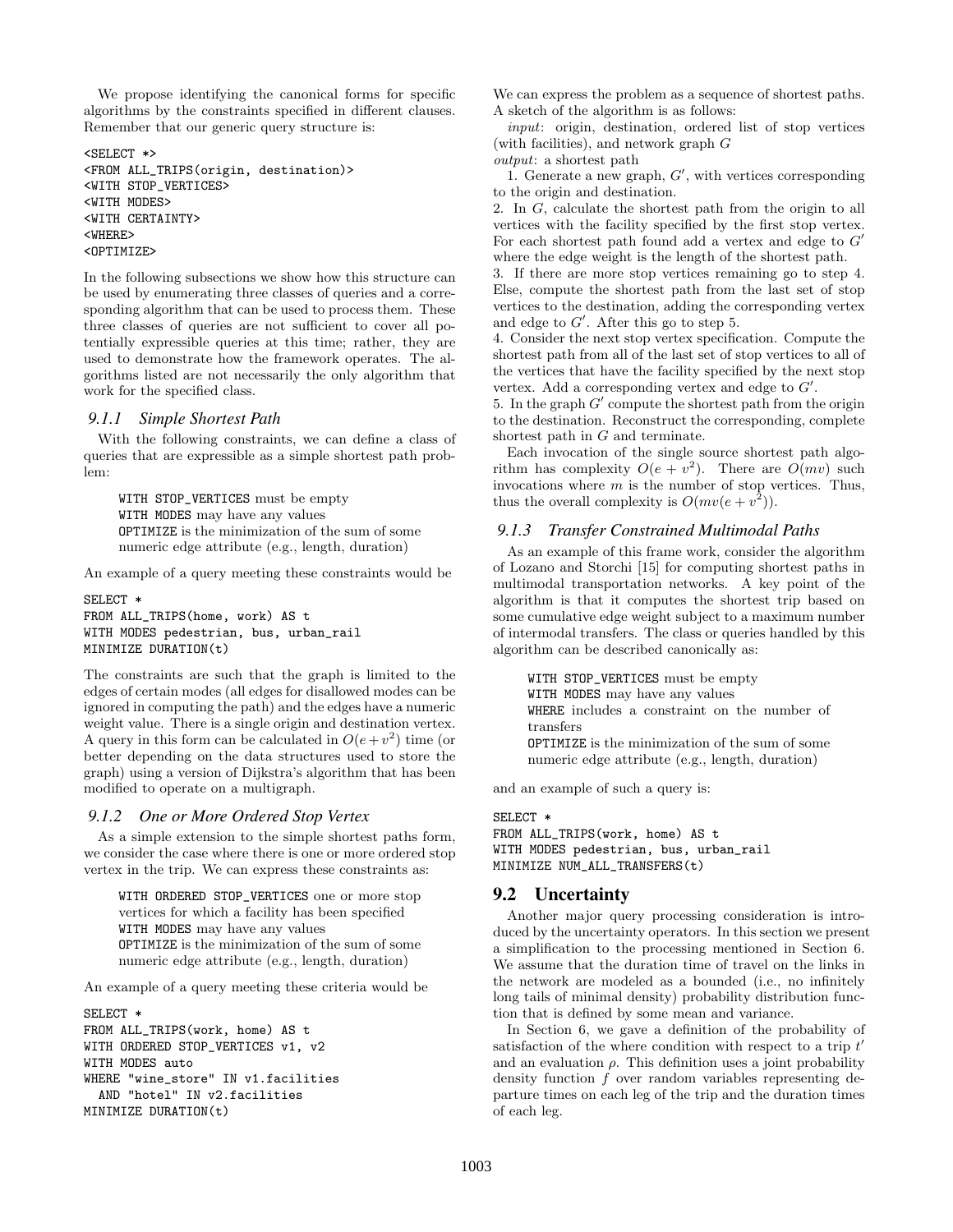Now assume that these random variables are independent; this is often reasonable because the travel times of separate trains or busses are independent. As a consequence, the joint density function can be written as the product of the density functions of each of the random variables. Thus, the assumption that we know a joint probability distribution on a larger set of variables can be eliminated.

#### 9.3 General Processing

One can easily disallow a mode, or edges/vertices whose geometry intersects a region. To do so, the edges are simply ignored by the path algorithms.

Similarly, the opening/closing times of facilities can be taken into consideration. If we have a relation that relates facilities and vertices, and it also maintains the periods of time during which the facility is open, then we can ignore the closed facilities at the appropriate times during path computations.

## 9.4 Cost Processing

As mentioned in Section 5.5.4, calculating the cost of a trip is non-trivial. Unlike measures such as length, the cost of a trip is not a strictly monotonic increasing function of the edges. Attributes of the trip, transportation system, and even the user will affect how the cost is calculated.

In the case of optimization by cost alone, the calculation will be trivial (i.e., the entire trip will be pedestrian). In more interesting cases, such as when there is a constraint on both trip cost and duration, the processing will probably be NP-complete. In general, one must consider individually simultaneous optimization of cost and another criterion. This discussion is beyond the scope of this paper.

# 10. RELATED WORK

Before concluding it is important to discuss a number of related works. Each addresses some subset of the problems we cover: route planning, database models, and uncertainty.

#### 10.1 Transportation Information Systems

The transportation informations available to users today generally fall into two categories: form-based and map-based. Many transportation agencies [2, 18, 21] provide web sites that allow users to plan a trip using the public transportation system. They tend to allow the specification of time constraints, mode constraints (some include information for the auto network as well), preferences for walking distance, and how the trip should be optimized (e.g., duration vs. number of transfers). If a valid trip can be constructed the user is presented with an itinerary for its execution.

A wide range of algorithms [1, 3, 15] supporting these route queries have been developed to account for the problems with modal transfers, schedules, and cost computation. The algorithms utilize a graph model extend well known shortest path algorithms (e.g., Dijkstra's), and have polynomial running times. Pending further investigation, the fields of Transportation Science and Operations Research will likely yield more algorithms that fit within our query processing framework.

The second common class of planning tools have mapbased graphical user interfaces [12, 16]. Users may enter their origin and destination via either a form or by clicking points on a map. These generally do not allow for constraints on time, or the use of public transportation. Unlike most form-based planners, some map-based sites allow for the insertion of multiple stops along the trip and may include some real-time traffic information.

Being end user systems, these planners do not provide the full functionality we are looking for. The underlying database is not open to custom queries, one cannot generate trips subject to a wide number of constraints, and there is no concept of uncertainty. Including facilities in the query is cumbersome if possible at all.

# 10.2 Graph Query Languages

Querying of graph databases has been studied extensively. Dar and Agrawal [7], and Cruz and Norvell [6] have presented algorithms and analysis of the computation of generalized transitive closure, and aggregative closure respectively. These algorithms build on the basic concept of transitive closure to allow queries for maximum capacity path, critical path, most reliable path, shortest path, bill of materials, and "connecting flights" among others.

Dar, Agrawal, and Jagadish [8] go on to describe algorithms for optimizing these queries. This is especially important given that for some queries there is an exponential or infinite number of possible paths. This clearly violates the need for polynomial time algorithms. However, through optimization of the query plan it is possible to prune the search space dramatically – making efficient computation possible.

These approaches do not model uncertainty in any way. While it may be possible to specify multimodal graphs and facilities in the models, they are not included as explicit constructs available for direct manipulation. We introduced a graph model that is both highly expressive as well as being tailored to an important domain.

#### 10.3 Moving Objects Databases

In the last fifteen years there has been an ever growing interest in, and demand for, databases for moving objects. Pelekis et al. [17] have compiled an extensive review of many of the most important models. We have already explained the works of Güting  $et$   $al$ , possibly the most comprehensive model for spatial and temporal types in detail earlier in the paper. There is one additional model that we should introduce as it deals extensively with uncertain queries: the Moving Objects Spatio-Temporal (MOST) model [19, 20].

MOST is a data model based on the authors' Future Temporal Logic and is designed to model the current and nearfuture positions of moving objects. While point, line, and region types are supported in the spatial model, only point types may be moving. Points are represented as vectors that capture their current position and velocity. Queries may be issued over the current moment or times in the near future. Future queries estimate the position of points based on their last known position and velocity.

Predicates like SOMETIME\_MAYBE and DEFINITELY\_ALWAYS have been introduced to handle the uncertainty from a linguistic perspective. For example, these predicates could be applied to a query determining whether or not a point passes through a specific region during a time period. In the underlying model, the exact position of an object is known at the moment the record is updated. As time passes, the level of uncertainty grows until an update is received. There is a tradeoff between the accuracy of the database and the frequency of updates.